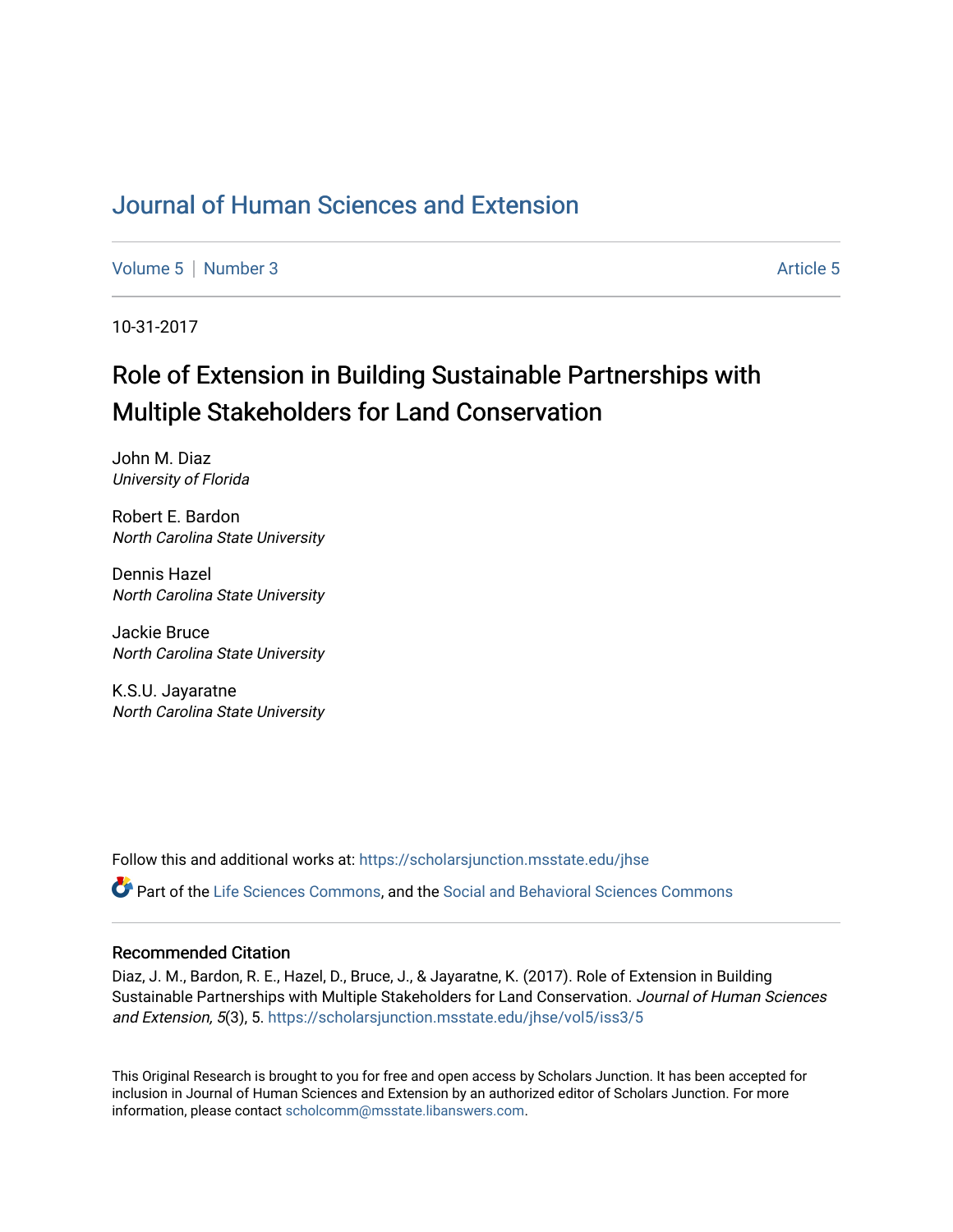## **Role of Extension in Building Sustainable Partnerships with Multiple Stakeholders for Land Conservation**

**John M. Diaz** *University of Florida*

**Robert E. Bardon Dennis Hazel Jackie Bruce K.S.U. Jayaratne** *North Carolina State University*

*The complexity of issues facing rural landscapes in the United States has resulted in a shift from the traditional Extension model to a partnership building approach. In North Carolina, Extension was charged with coordinating a partnership with a diverse set of stakeholders representing the interests of working lands, conservation, and national defense to address shared land compatibility issues. Using a single case study design, we evaluate the role of Extension in the coordination of diverse stakeholder groups for conservation of rural landscapes to protect the military training mission based on insights from the North Carolina Sentinel Landscapes Partnership. The case study includes analysis of key informant interviews and organizational documents through the constant comparative method that provides themes for Extension to consider for such efforts. We found that Extension plays a leadership role in convening a diverse set of interests, facilitating organizational development and educating a broad range of stakeholders. We provide eight key recommendations to accelerate the process of initiation and implementation of such efforts based on an ability to implement a realistic and feasible program that is informed by knowledge of what works elsewhere.*

*Keywords***:** partnership building, diverse stakeholders, rural landscapes, military training

## **Introduction**

Public agencies responsible for managing rural landscapes across the United States (U.S.) are experiencing increasingly difficult challenges in the face of complex environmental problems and decreasing budgets (Layman, Doll, & Peter, 2013; Wondolleck & Yaffee, 2000). Once such agency is the Department of Defense (DoD) that is dealing with issues of unplanned

Direct correspondence to John M. Diaz at john.diaz@ufl.edu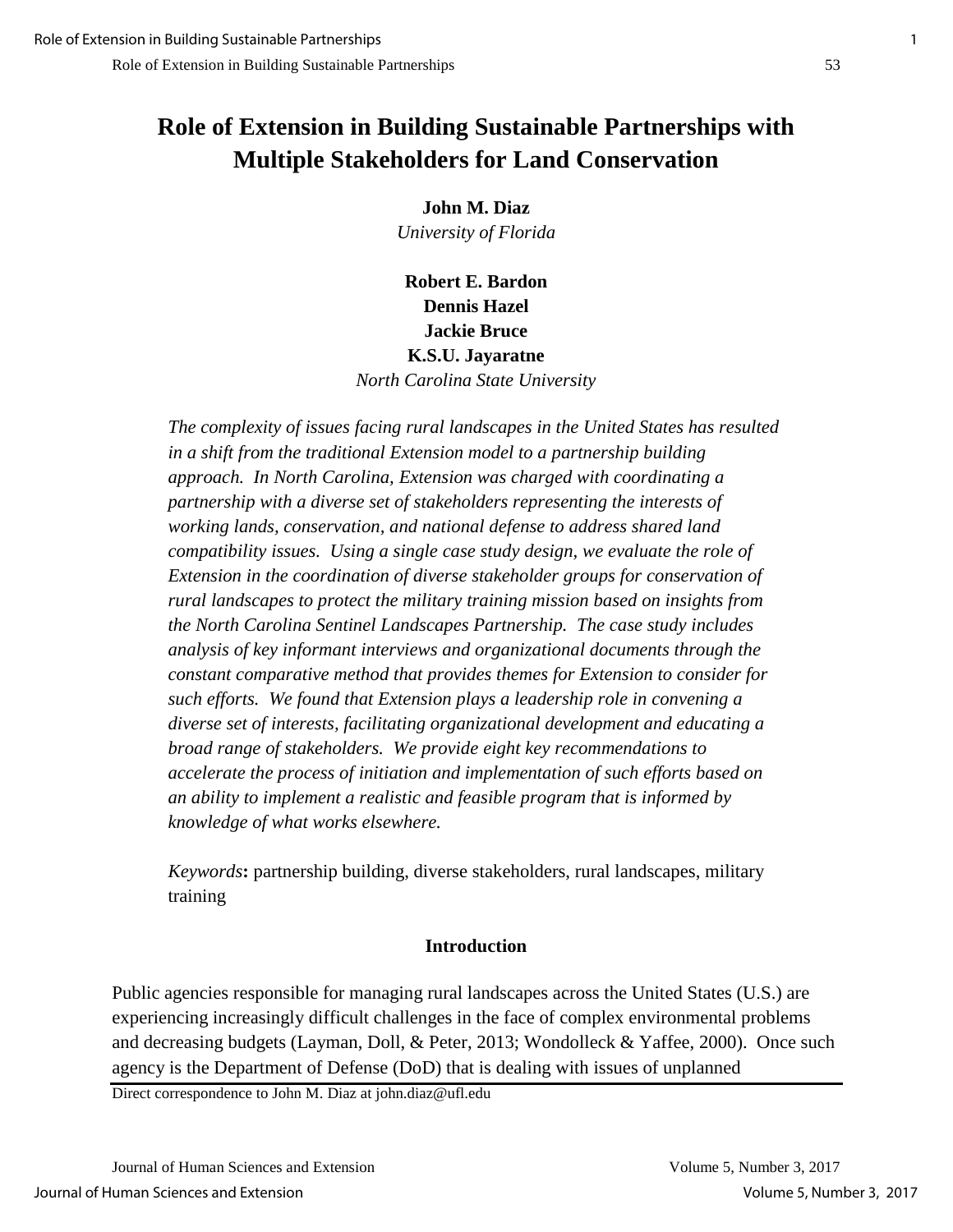development and the encroachment of incompatible land uses that compromise their ability to effectively train for the purposes of national defense. The DoD has traditionally addressed land compatibility issues by working with local governments to develop favorable zoning and environmental management activities (Urban Land Institute, 2006). Following the implementation of such strategies, military leadership developed a new understanding of the complexity of these land compatibility issues creating a new DoD commitment to collaboration and regional partnerships across large landscapes.

As a result, The Office of the Secretary of Defense created the Conservation Partnering Program, now known as the Readiness and Environmental Protection Integration (REPI) program. REPI was designed to complement traditional efforts and provide a new approach by allowing the military to partner with other organizations through REPI projects to achieve land-use compatibility (DoD REPI Program, 2013). REPI allows the DoD to fund cost-sharing partnerships among a diverse group of stakeholders that are intended to support military readiness by protecting compatible land uses and preserving natural habitat on non-DoD lands (DoD REPI Program, 2013). These programs have now set the stage for the Sentinel Landscapes approach that was officially announced by the DoD in 2013. This is an approach that calls for federal, state, and local collaboration dedicated to promoting natural resource sustainability in areas surrounding military installations (Sentinel Landscapes, 2016).

The North Carolina Sentinel Landscapes Partnership represents an example of the new direction for conserving rural landscapes through multiple stakeholder partnerships including the military. The partnership was formed to develop coordinated strategies to address land compatibility issues that equally threaten the future of working lands, natural resource conservation, and military readiness which comprise the foundations of three major engines of the state's economy (North Carolina Department of Environment and Natural Resources [NCDENR], 2012). The military positioned Extension into a leadership role in the coordination and management of the partnership to leverage its statewide reach, resources, and working relationships with various organizations and key stakeholder groups. In addition, the military lacked the skillset necessary to coordinate such an effort and realized the ability of Extension to serve as the coordinating entity.

While some military partnerships have been cited for their success, Lachman, Wong, and Resetar (2007) explain that guidance is often inadequate, and as a result, there are inefficiencies in the execution of partnership projects. These inefficiencies have caused confusion among partners, specifically within their joint efforts. The overall lack of guidance has also resulted in an inefficient use of time and money as a result of needing to redo things and resolve conflict during implementation (Lachman et al., 2007).

To date, no formal evaluation exists that demonstrates how Extension may effectively coordinate effective partnerships for the conservation of rural landscapes to protect the military training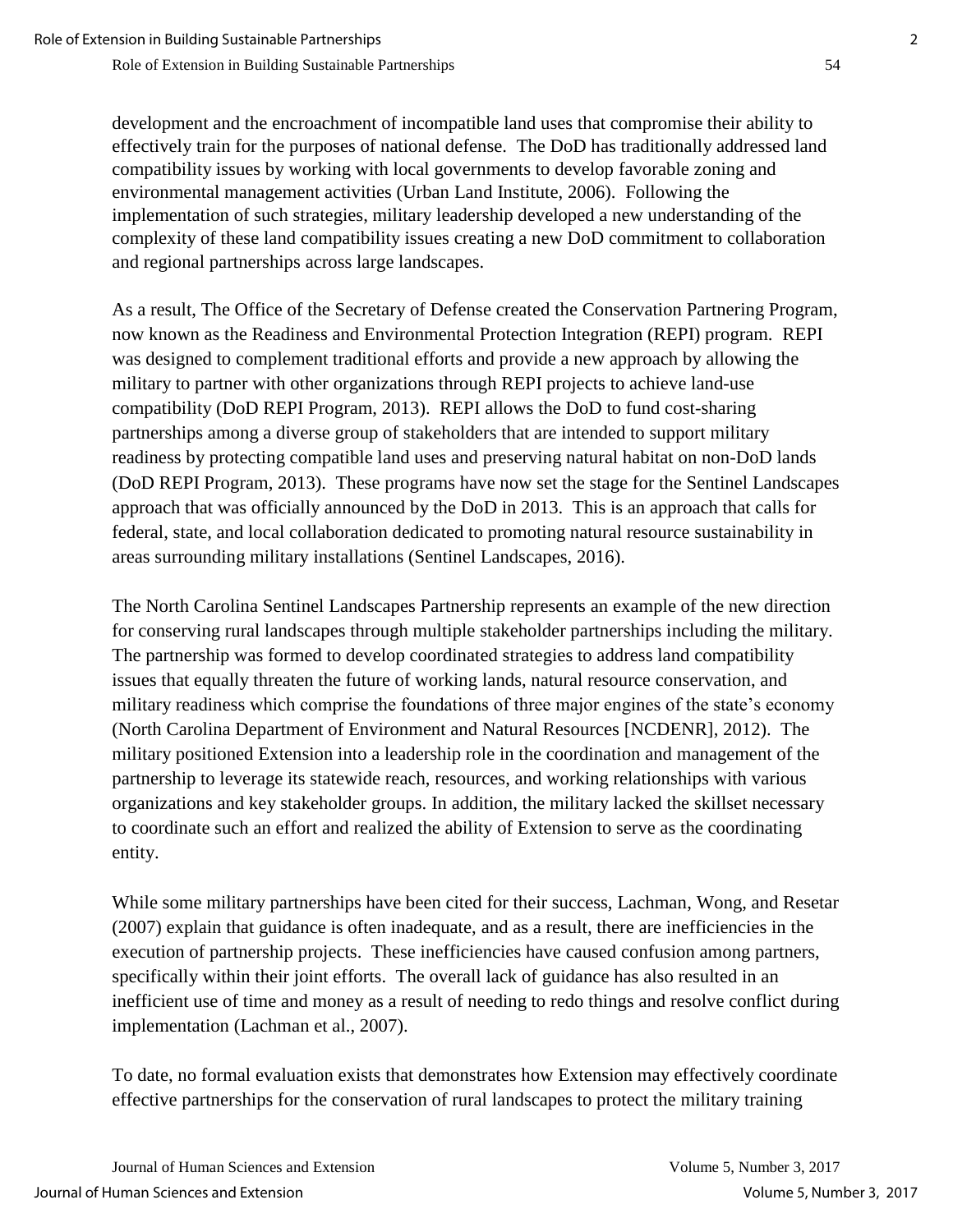mission. The body of research has focused on project-level efforts between installations and their local communities leaving a significant gap in understanding how to lead an effective military-based landscape-scale partnership. This research was conducted to fill this knowledge gap.

## **Purpose of the Study**

The purpose of this qualitative case study is to determine and describe the role of Extension in the coordination and management of a partnership involving multiple stakeholders, including the U.S. military, for large-scale land conservation. In order to accomplish these goals, the following guiding questions were established:

- What roles did individuals and partnering organizations play in the collaboration?
- How did the efforts of Extension impact the overall success of the partnership?
- What communication and problem-solving processes were considered priorities by people in leadership positions?

## **Study Area**

North Carolina is a rapidly urbanizing state. It is the 9th most populated state in the nation and by 2030 it is projected to rise to the 7th largest, with 12.2 million people (Colby & Ortman, 2015). This rapid growth is having a significant impact on North Carolina's rural landscape on which the military depends for their training operations. North Carolina is a national leader in the net loss of both farmland and forest land due to urbanization that represents a decline in land uses compatible with military training (NCDENR, 2012). The result is a loss of approximately eighty-five percent of flight training airspace in the eastern part of the state (NCDENR, 2012).

Additionally, the military in North Carolina is the second largest economic sector in the state, just behind agriculture (Nienow, Harder, Cole, & Lea, 2008). North Carolina has the third largest military population in the nation, home to the largest army installation and the world's largest DoD amphibious training complex (DoD REPI Program, 2015; NC Military Foundation, 2015). North Carolina leadership has a vested interest in the sustainability of rural landscapes that contribute approximately \$100 billion to the state's economy and provide irreplaceable ecosystem services that promotes environmental quality (NCDENR, 2012).

## **The Partnership**

Study participants represent a range of organizations including academia, state agriculture and environmental agencies, military, environmental and agricultural nongovernment organizations, and economic development organizations. They include key stakeholders involved in the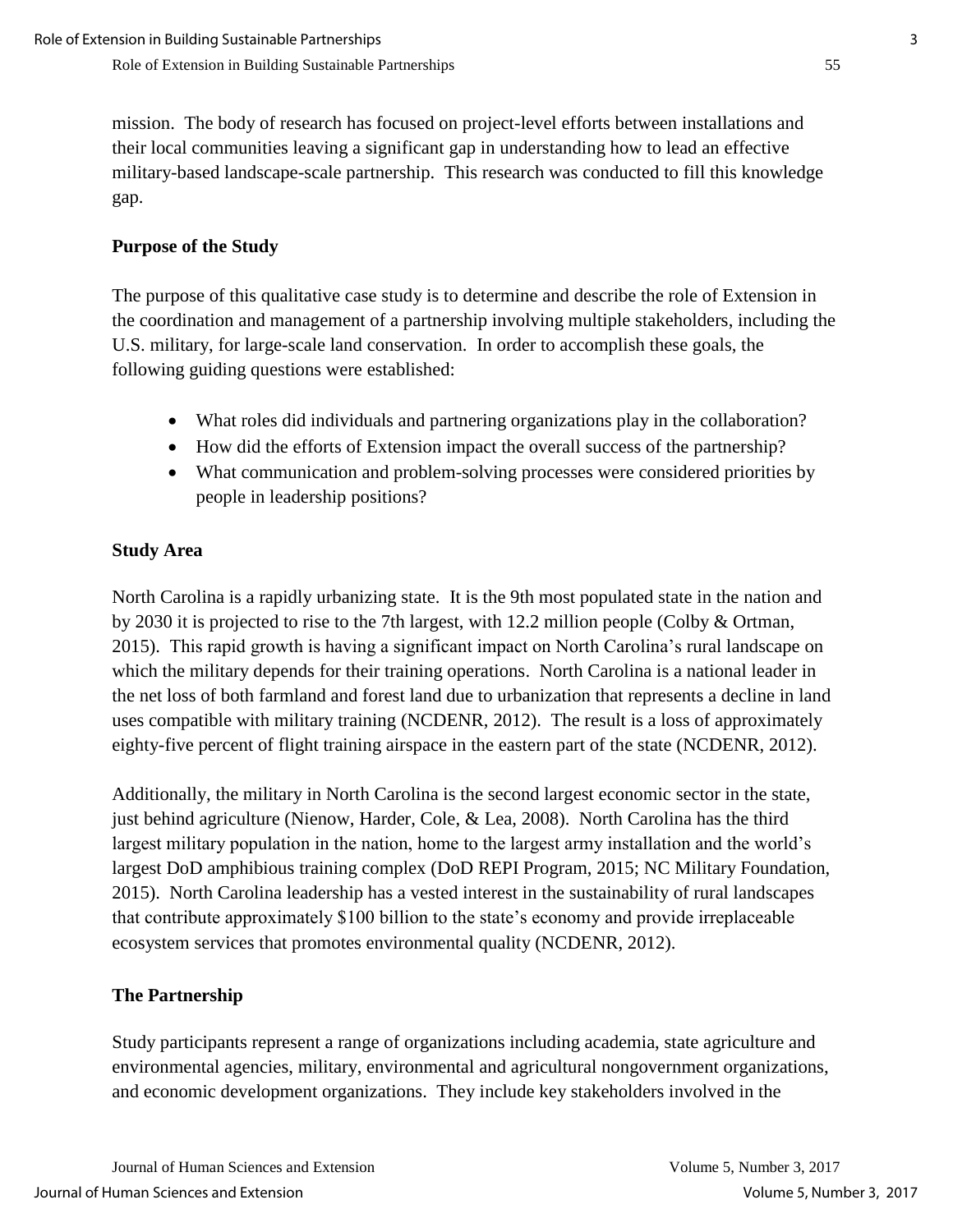creation of the partnership, members of the overall steering committee, or key collaborators involved in partnership projects. These stakeholders play an important role in the Sentinel Landscapes Partnership, which began with focusing on four initiatives designed to conserve and protect the interests the partnership values — working lands, conservation, and national defense. These initiatives include developing and implementing tools that foster landscape-scale conservation, creating and delivering a working lands conservation professional training and landowner outreach program, increasing the military's local purchasing capacity, and testing an innovative conservation strategy focused on compensating private landowners for placing term limited restrictions on their property.

## **Conceptual Framework**

Developing a successful partnership with multiple stakeholders is an emergent process that requires time and effort because collaboration does not happen overnight. A planned and phased approach is needed for partnerships to build the necessary foundation that requires subsequent stages to flourish (Caffyn, 2000; Duffield, Olson, & Kerzman, 2013; Kelsey & Mariger, 2003; Lachapelle, Austin, & Clark, 2010; Ram, Corkindale, & Wu, 2013; Wildridge, Childs, Cawthra, & Madge, 2004). To make sure that progress is sustained as the collaboration grows, partners must find effective means of making decisions and of ensuring accountability (Caffyn, 2000; Diaz, Jayaratne, Bardon, & Hazel, 2014; Duffield et al., 2013; Guion, 2010; Ram et al., 2013; Wildridge et al., 2004).

Effective and enduring processes emerge through frequent, structured dialogues that develop network level values, norms, and trust, enabling social mechanisms to coordinate and monitor behavior (Bryson, Crosby, & Stone, 2006; Lachapelle et al., 2010; Ram et al., 2013; Wondolleck & Yaffee, 2000). Collective ownership of decisions and explicit responsibilities within the collaboration are needed to enhance accountability among individual members. Also, clarity about respective partners' responsibilities has been postulated to enhance partnership synergy by fostering perceptions of interdependence (Caffyn, 2000; Duffield et al., 2013; Wildridge et al., 2004).

Building social capital through collaborative partnerships is frequently cited as an attribute of successful initiatives and includes building local social networks, norms, and trust (Gruber, 2010; Melaville & Blank, 1991). Successful partnerships mobilize resources, access expertise and ideas outside their organizations, and build political support that enable them to proceed (Barnhardt, 2015; Bryson et al., 2006; Duffield et al., 2013; Melaville & Blank, 1991; Wondellock & Yaffee, 2000). Appropriate commitment from leadership is important especially if key decision makers establish personal connections that promote the development of trust. Trust specifically is touted as a vital ingredient of successful partnerships (Duffield et al., 2013; Wildridge et al., 2004).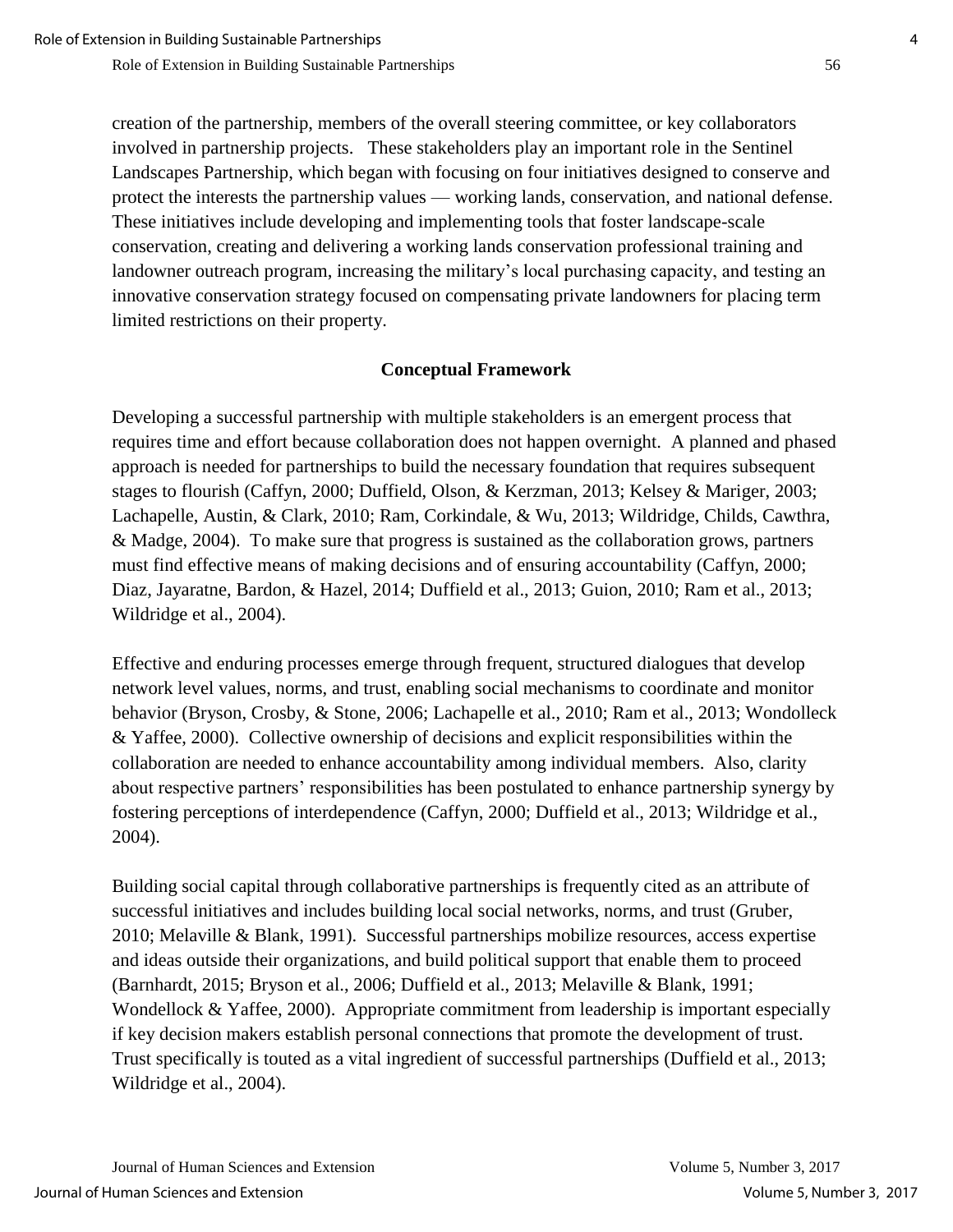For partnerships to endure, mutual gain must be perceived by and actualized for all members. Mutual gain addresses various sets of implicit or explicit principles, rules, and norms around which actors' expectations converge in a given area (Kelsey & Mariger, 2003; Krasner, 1983; Lachapelle et al., 2010). Creating new opportunities for stakeholders to engage in collaboration is crucial to put issues on the agenda and to generate the ideas that can achieve change (Barnhardt, 2015; Bryson et al., 2006; Melaville & Blank, 1991). It is necessary to establish parallel structures and groups that allow for both formal and informal involvement as circumstances demand (Gruber, 2010).

The United States Department of Agriculture, Department of the Interior, and Department of Defense understand that a partnership approach built upon regional collaboration is necessary for the conservation of rural landscapes that are important to each organization's mission (Sentinel Landscapes, 2016). The challenge is finding an organization to take the lead in effectively integrating these diverse interests into an effective partnership. The North Carolina Sentinel Landscapes Partnership leveraged Extension to take on that leadership role. This paper focuses on developing a better understanding of what the role is and the effectiveness of Extension's efforts based on the perception of key stakeholder leadership.

#### **Methods**

Using a holistic, single case study design (Yin, 2013), we explored Extension's role in facilitating multiple stakeholder group processes for cross-sector partnerships within the Sentinel Landscapes Partnership as well as the partners' expectations and impressions of Extension in developing a successful partnership. Due to the nature of this exploratory study, we wanted to include the key stakeholders of the Sentinel Landscapes partnership as the source of information in data collection. Therefore, we used the purposive sampling method (Berg, 2004) to ensure the representation of key stakeholders of the partnership in the study sample. A discussion with the lead Extension person of the partnership and review of partnership documents and meetings were used to identify individuals for the study sample to represent various groups of the partnership. The institutional review board (IRB) approved this study and informed consent was obtained from all participants.

A semi-structured interview protocol was developed using Melaville and Blank's (1991) theoretical framework for cross-sector partnerships. Telephone and in-person interviews were conducted with 13 participants representing program leadership and the interests of the working lands, conservation, and national defense. The interviews were audio-recorded and transcribed for analysis. The partnership also granted access to organizational documents. A constant comparative approach was used to analyze interview transcripts, and as part of the constant comparative method, content analysis was completed during data triangulation to analyze organizational documents (Merriam, 2009).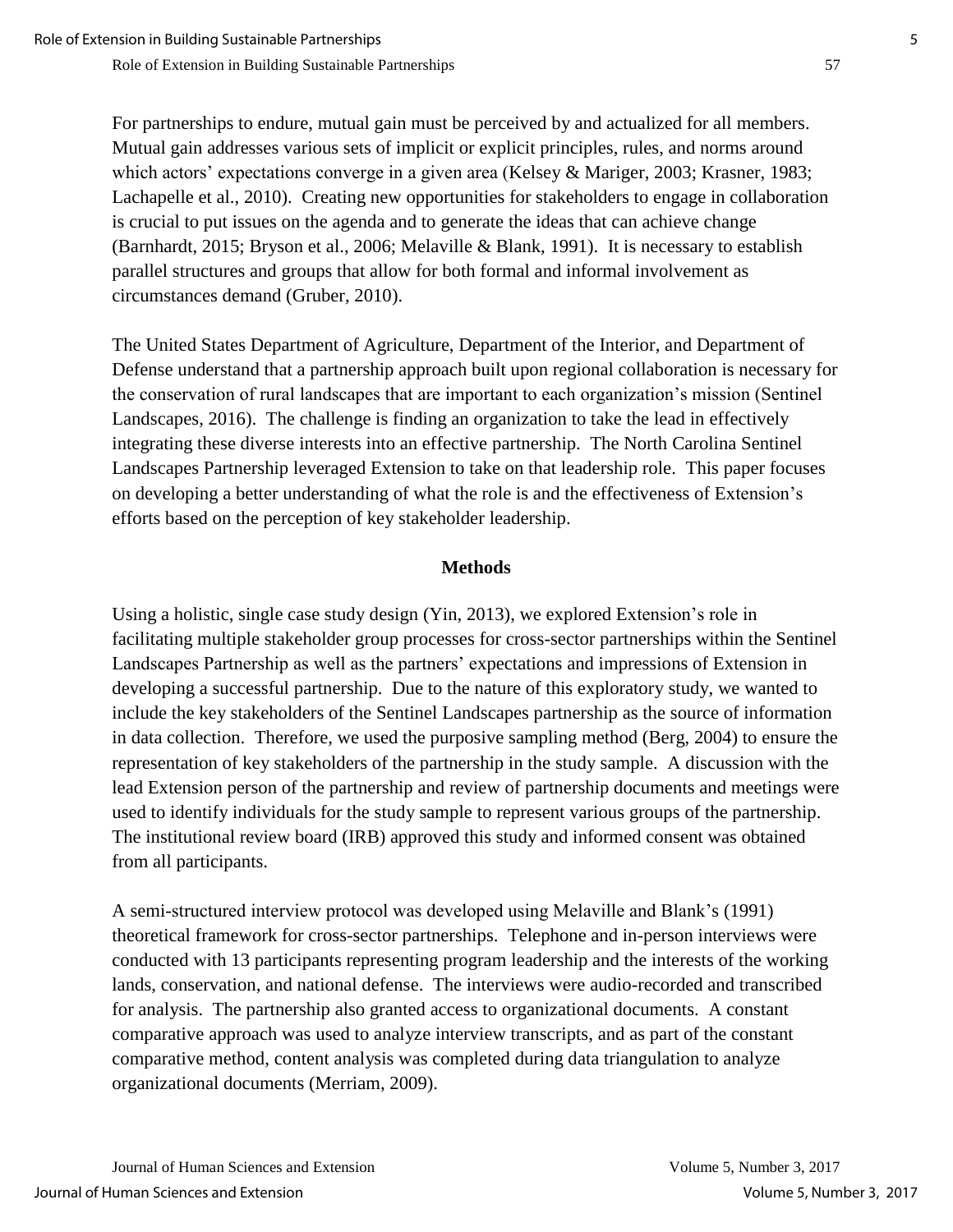Interview data are presented within the findings section using designated identification numbers for participants (for example, Participant 1) to ensure the anonymity of the participants. Data from organizational documents are presented within findings using document identification numbers (for example, Document 1) to reduce unnecessary length. The findings of this study are specific to the North Carolina Sentinel Landscapes Partnership, but lessons learned may be applicable to better understand similar partnerships in other locations.

## **Trustworthiness**

Multiple measures were taken to ensure the credibility of the findings in order to promote research quality (Lincoln & Guba, 1985). Trustworthiness of this study was founded on four tenets (Berg, 2004; Corbin & Strauss, 1990; Creswell, 1998; Dooley, 2007; Krefting, 1991; Lincoln & Guba, 1985; Merriam, 2009). These tenets include credibility, transferability, dependability, and confirmability.

**Credibility***.* Credibility requires prolonged engagement (Lincoln & Guba, 1985), persistent observation (Lincoln & Guba, 1985), data triangulation (Berg, 2004), member checks (Creswell, 1998; Lincoln & Guba, 1985), peer debriefing (Creswell, 1998; Dooley, 2007), and negative case analysis (Lincoln & Guba, 1985). The researchers were engaged with the partnership for approximately three years, which allowed for the development of a holistic and comprehensive understanding of the case and the development of trust among study participants. Over the three years of engagement, the researchers had the opportunity to observe the participants by attending over twenty in-person partnership meetings, over thirty partnership conference calls, four partnership-related landowner workshops, and three other miscellaneous partnership events resulting in hundreds of hours of engagement and observation.

Researchers analyzed documents and triangulated those against the semi-structured interview data in order to gain a deeper understanding of the findings that emerged (Berg, 2004). After each interview was transcribed, the researchers provided the participants transcripts of their interviews to check for accuracy. Participants were also able to review rough drafts of the researchers' work in order to correct or provide substitute language (Creswell, 1998).

A team of peers was formed to take part in the debriefing process based on their knowledge of the partnership, qualitative methods, and partnership evaluation. After each step in the analysis, process researchers created a memorandum for the team, updating them on the study process and data analysis. The peer debrief team provided guidance throughout the process by suggesting revisions to categories and reviewing themes with the researchers. Once feedback was provided, the researchers would correct and change the developing analysis.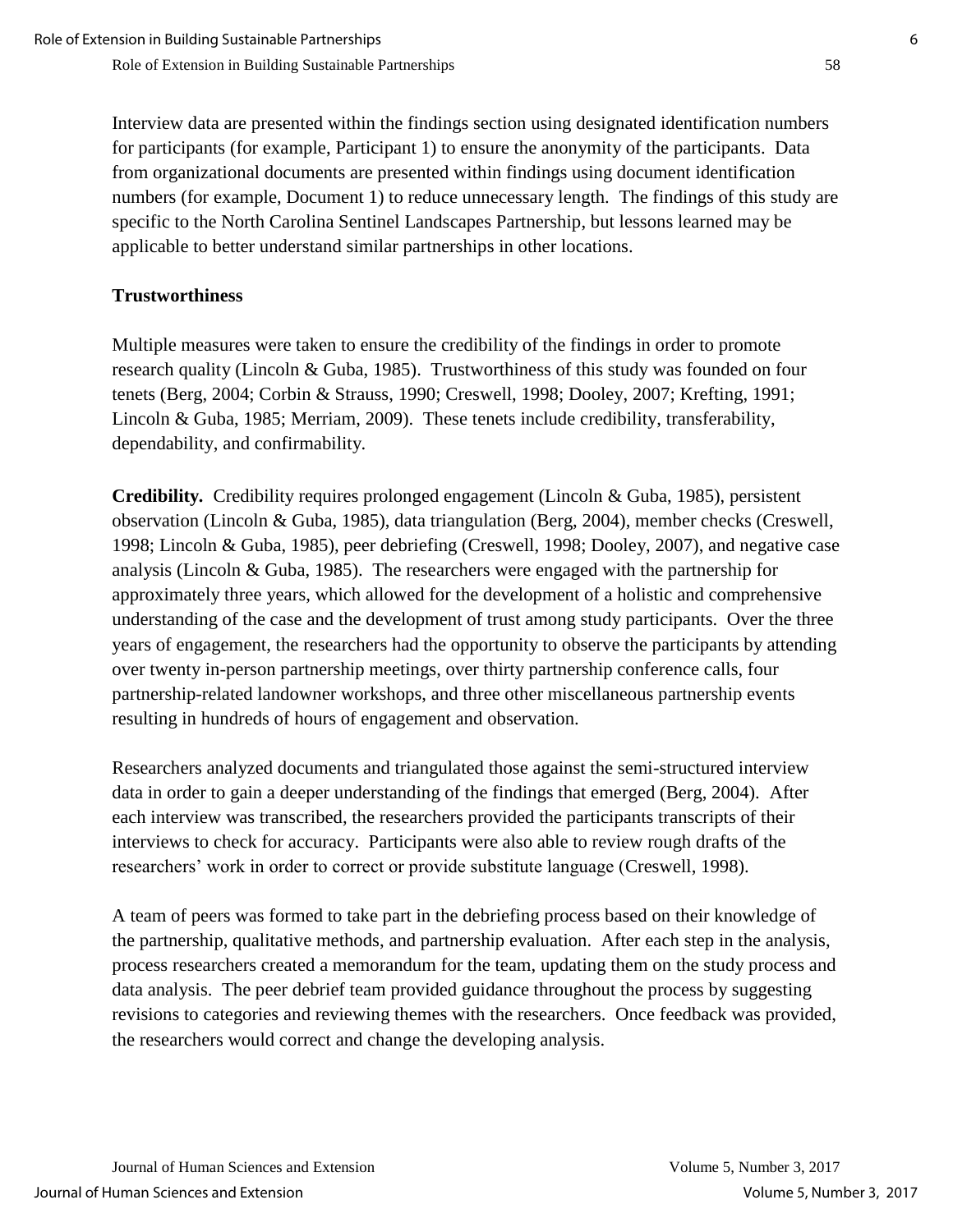Negative case analysis was conducted to explore all exceptions that emerged during analysis through subsequent interviews and literature review to account for the exception and confirm patterns emerging from the data. This analysis provided overall direction for the presentation of study findings but was not explicitly stated within the findings themselves. It was used as a measure to ensure that the research process was not pursuing interpretations of events that were not shared among multiple participants or presented in previous studies.

**Transferability.**In order to promote the reader's ability to transfer the findings of the study to his or her own context (transferability), the insights and lessons learned are richly described along with the population of interest and study context. By developing this comprehensive view, the researchers facilitate the reader's ability to identify the commonalities and differences as it relates to their case and ultimately judge how the associated findings may transfer (Creswell, 1998; Krefting, 1991).

**Dependability.** To ensure the dependability of the study, a dependability audit trail (Berg, 2004; Dooley, 2007) was constructed based on detailed notes taken throughout the study. This audit trail was then used to conduct an inquiry audit that leveraged the input of external researchers to evaluate the researchers' ability to outline a process for replication. Each auditor was provided detailed notes that outlined the overall research process, the evolution of the process through analysis, and associated thoughts and decisions during the process.

**Confirmability.**A closely related confirmability audit trail was also constructed in order to authenticate the confirmability of the study. The confirmability audit was conducted at the same time as the dependability audit, requiring the auditors to evaluate whether the data and interpretations made were supported by material in the audit trail, were internally coherent, and represented more than the researchers' biased perspective (Lincoln & Guba, 1985). The audit trail provided detail for how data were collected, how categories were derived, and how decisions were made throughout the inquiry (Merriam, 2009). The audit trail provided an organizational structure to understand the relationship between the conclusions, interpretations, and recommendations by clearly linking to the data sources themselves. Triangulation was also used to increase confirmability (Lincoln & Guba, 1985). The researchers used multiple methods of triangulation, including triangulation of sources and analyst triangulation to help facilitate a deeper understanding of the phenomenon of interest.

To help maintain objectivity, the researchers developed a reflexive journal that allowed the researchers to track methodological decisions and study logistics as well as the researchers' own values and interests. Journal entries were completed before and after every interview as well as throughout the process to keep bias in check and keep the researchers on track. The researchers documented bias that related to both personal experience and beliefs as well as experience with the partnership throughout the research process. Journaling allowed the researchers to review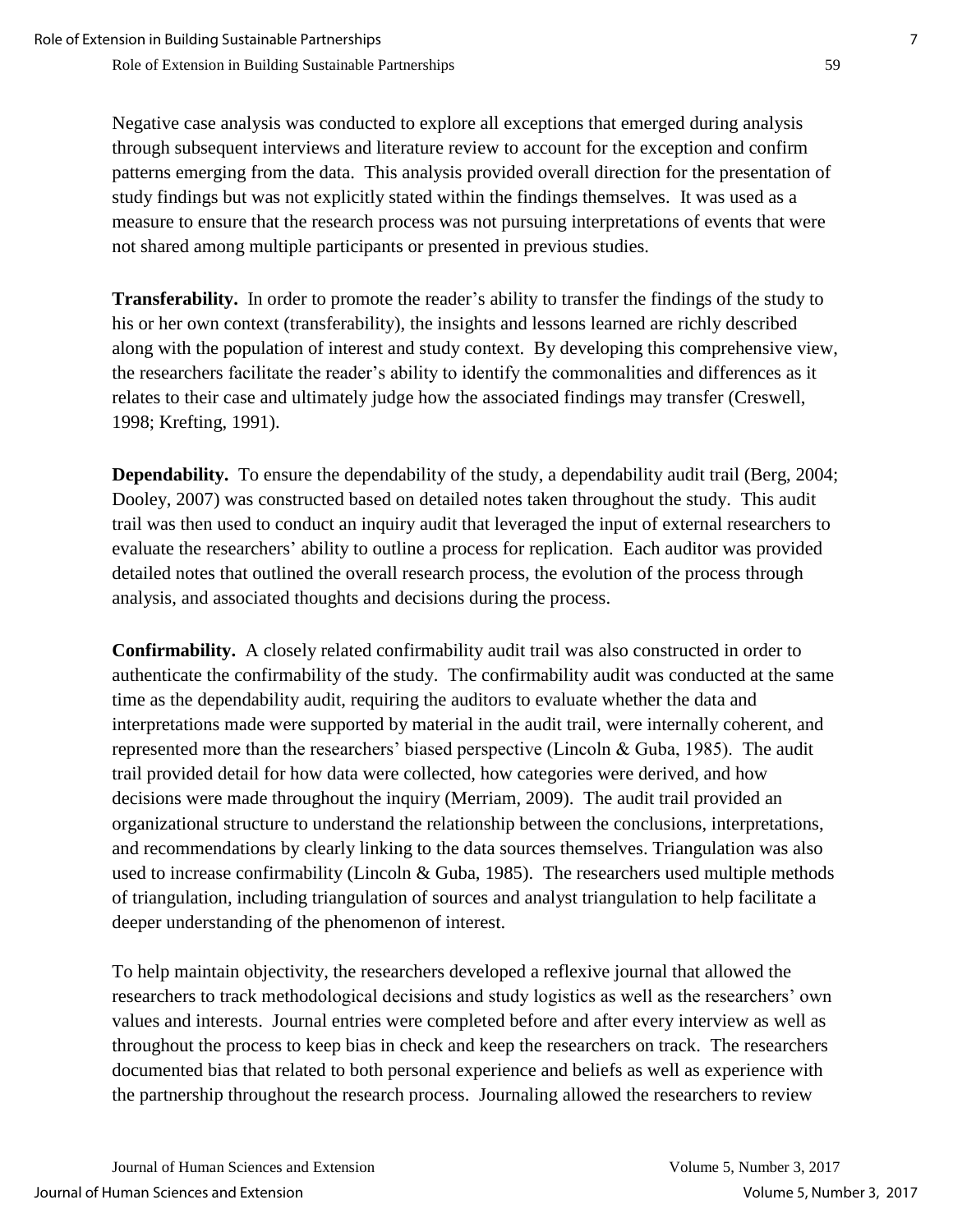data and reflect on personal variables that may have affected the interview and data collection process (Lincoln & Guba, 1985).

## **Findings**

Through data analysis, five key themes emerged as key strategies and/or processes that Extension should consider for the coordination of working partnerships to conserve rural landscapes that protect the military training mission. These themes are

- 1) Bringing together diverse partners,
- 2) Planning, evaluation and monitoring,
- 3) Steering committees and workgroups,
- 4) Engagement structure, and
- 5) Strategic communication and education.

Direct quotes from the study participants are included to provide insights from their perspective.

### **Bringing Together Diverse Partners**

Before the partnership was established, Extension held brainstorming meetings that included approximately 30 different agencies and organizations (Appendix) that represented the interests of rural landscapes (Document 1). Extension facilitated discussion among the group to develop an understanding of how these diverse stakeholders could move forward in a collaborative fashion. A longstanding partner echoed the sentiment of all interviewees expressing that a key strength was Extension's ability to "leverage pre-existing relationships to [bring multiple stakeholder groups together] to create a diverse partnership" (Participant 1). The partnership was able to coalesce based on a complex network of previously established working relationships related to university and Extension projects ranging from mapping installation footprints to evaluating landowner interests in conservation incentive programs (Document 2).

In fact, one of the partners cited Extension's ability to leverage its "relationship with both Camp Lejeune and Farm Bureau" (Participant 8) as a key factor to getting the partnership off the ground. Leaders of the partnership also cited the work of program champions leveraged by Extension as being important toward overall program success. The program champions were cited by multiple partners as being "a force in making sure this project stayed on everybody's radar" (Participant 4) and having "done a lot to open things up with the military installations and [provide support for] a lot of the [partnership initiatives]" (Participant 13).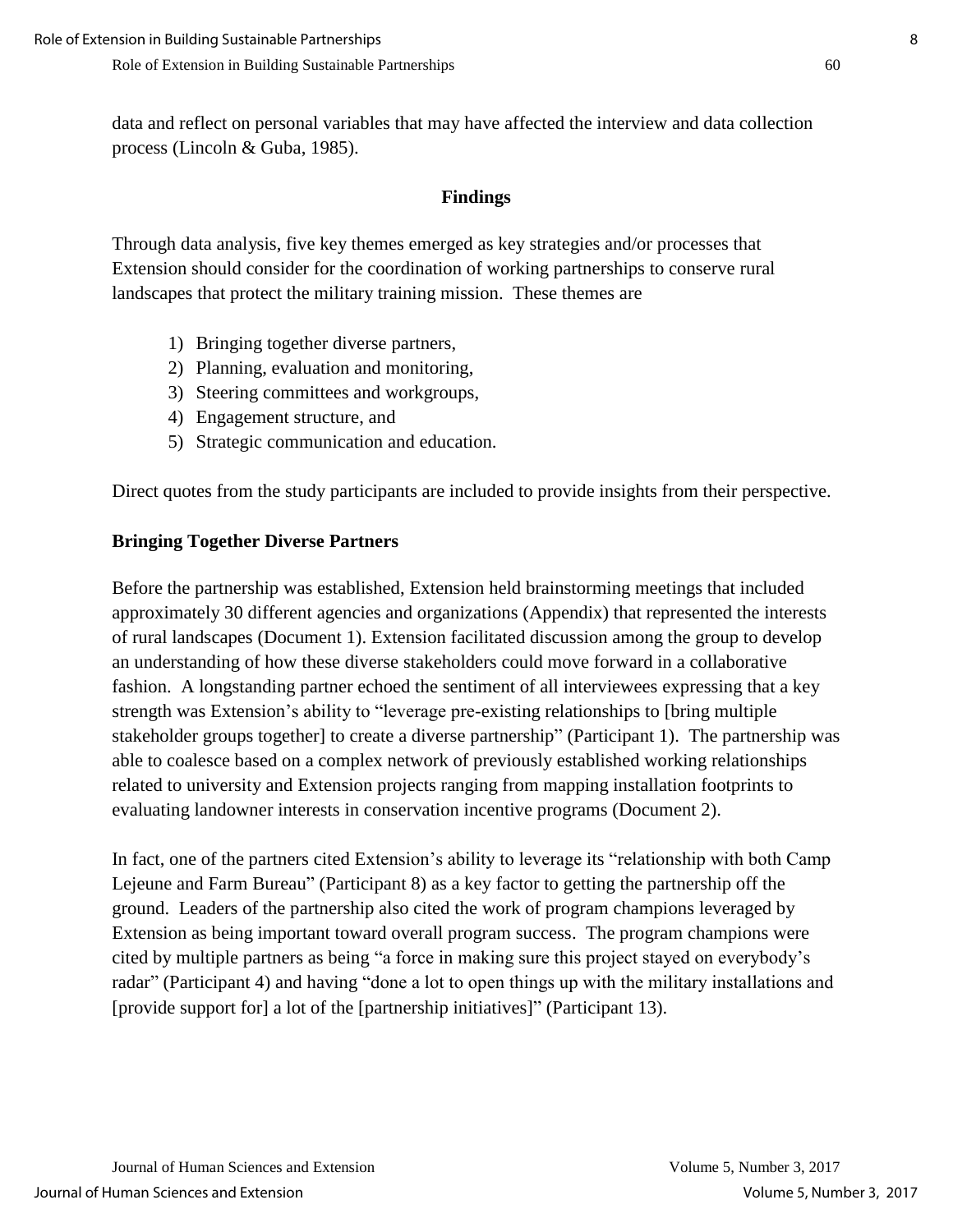## **Planning, Evaluation, and Monitoring**

Extension evoked a stakeholder driven approach to ensure the partnership was orienting itself with the problem in a comprehensive manner based on the shared vision of the partners thus developing goals that would achieve mutual gain. The primary military representative expressed the opinion of several partners explaining that "goals and objectives for the program were approached in a very holistic manner" (Participant 2). The specific model used by the partnership to guide program planning is the Targeting Outcomes of Programs (TOP) Model (Rockwell & Bennett, 2004), which is a commonly used model in Cooperative Extension. This model was used to ensure that the partnership was able to develop an effective theory of change while also providing a seamless link to program evaluation efforts (Document 3).

The partnership established two types of evaluation to determine program performance within the TOP Model. The process evaluation measured the resources used, activities held, participation, and participant reactions (Document 3). The outcomes evaluation was developed to measure changes in participant knowledge, attitudes, skills, and aspirations (KASA); participant behavior; and social, environmental, and economic outcomes. Extension faculty and staff developed the evaluation plan to collect quantitative and qualitative data as indicators of program performance during process and outcome evaluations. The partnership collaboratively developed a utilization plan for the program evaluation results which were divided into three categories: program improvement, partnership accountability, and program marketing (Document 3).

The partnership did ensure a sense of collaborative accountability among the members of the partnership and other key stakeholders through regular program reporting of implemented activities and associated impacts (Document 4). Program reporting was originally structured around the deliverables identified in the program proposal and subsequent agreement but was later aligned with their strategic plan. Multiple partners expressed their belief that "the reporting side help[ed] ground [the partnership] programs in contractual metrics" (Participant 10) and would be able to then "report them out programmatically to another program lead" (Participant 11). The partners explained that the reporting structure worked well. A founding partner explained that its effectiveness was a result of its focus on "accountability of the dollars but also of what was accomplished and with whom" (Participant 11).

## **Steering Committees and Workgroups**

Multiple partners explained that by having Extension develop "a formal steering committee and a core team" (Participant 12), it provided much needed "structure" (Participant 4) and a shift to "thinking strategically that [wasn't] fully realized the first couple years" (Participant 7). In order to represent the organizational mandates and interests of the partnership and the broader landscape of working lands, conservation, and national defense, Extension brought in leadership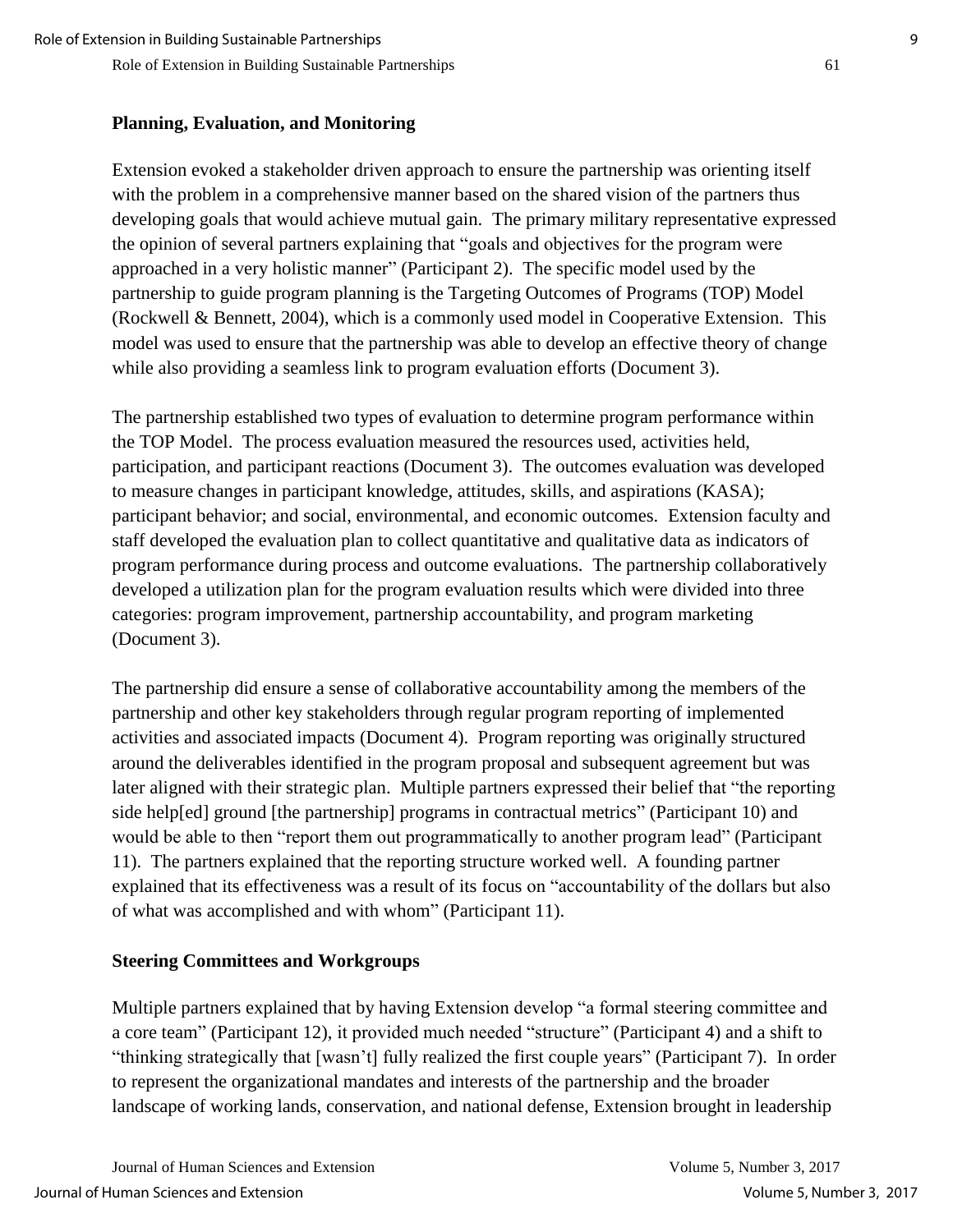from each of the partnering organizations to be included in the partnership steering committee (Document 5). The steering committee was responsible for setting partnership policies and guiding the direction of the partnership which was facilitated by Extension specialists.

Extension also brought together key stakeholders into a committee structure to consider the feasibility of developing a framework for ecosystem markets in eastern North Carolina to promote compatible resource uses (Document 5). The stakeholders formed three committees (science, economics, and policy) to aid in the planning process. A couple of partners included in the initial leadership group explained how the partnership benefited from the use of "a hybrid between those three [committees] and the steering committee" (Participant 12) with the intent "that the core team [would] push things forward" (Participant 7). One of these partners further explained that by "having that structure in place [it would continue to] ensure buy-in" (Participant 7).

The partnership evoked a tiered approach for approving planning documents including the strategic plan, evaluation plan, and communications plan as well as partnership activities (Document 6). During this process, the steering committee was given an opportunity to gain feedback from external stakeholders so that the partnership was in tune with the broader needs of the context of management. One of the program leads expressed what multiple partners saw as a value-added as "the [committee structure] makes sure that each of the elements are focusing on the prime objectives of the Sentinel Landscapes and not going down rabbit holes that are of little or no value to the overall strategy of Sentinel Landscapes" (Participant 10).

## **Engagement Structure**

Extension faculty and staff worked with the partners to develop a set meeting schedule that the partners felt "were appropriately spaced" (Participant 10) by ensuring that "all had input on when that exact date and time was going to be set permanently" (Participant 12). A program lead thought this approach was beneficial and explained that it "works best if you have set meeting dates that everyone can put on their calendar" (Participant 12). Another program lead vocalized the importance of "consisten[cy] with communication and meetings" explaining that "once you lose communication you cannot build trust" (Participant 4).

Extension developed a robust engagement structure that included face-to-face quarterly meetings, and telephone and email exchanges based on lessons learned through the pilot process (Document 7). While one of the partners expressed that "the frequency with which communication occurred telephonically was beneficial to keeping all of the players informed" (Participant 11), another partner echoed the sentiment of the group that "being able to meet faceto-face was critical" (Participant 6). Even though all partners interviewed expressed that the face-to-face social interactions were critical, the initial quarterly meetings did not achieve all of their intended results. A program lead explained that the initial format produced a "forum [that]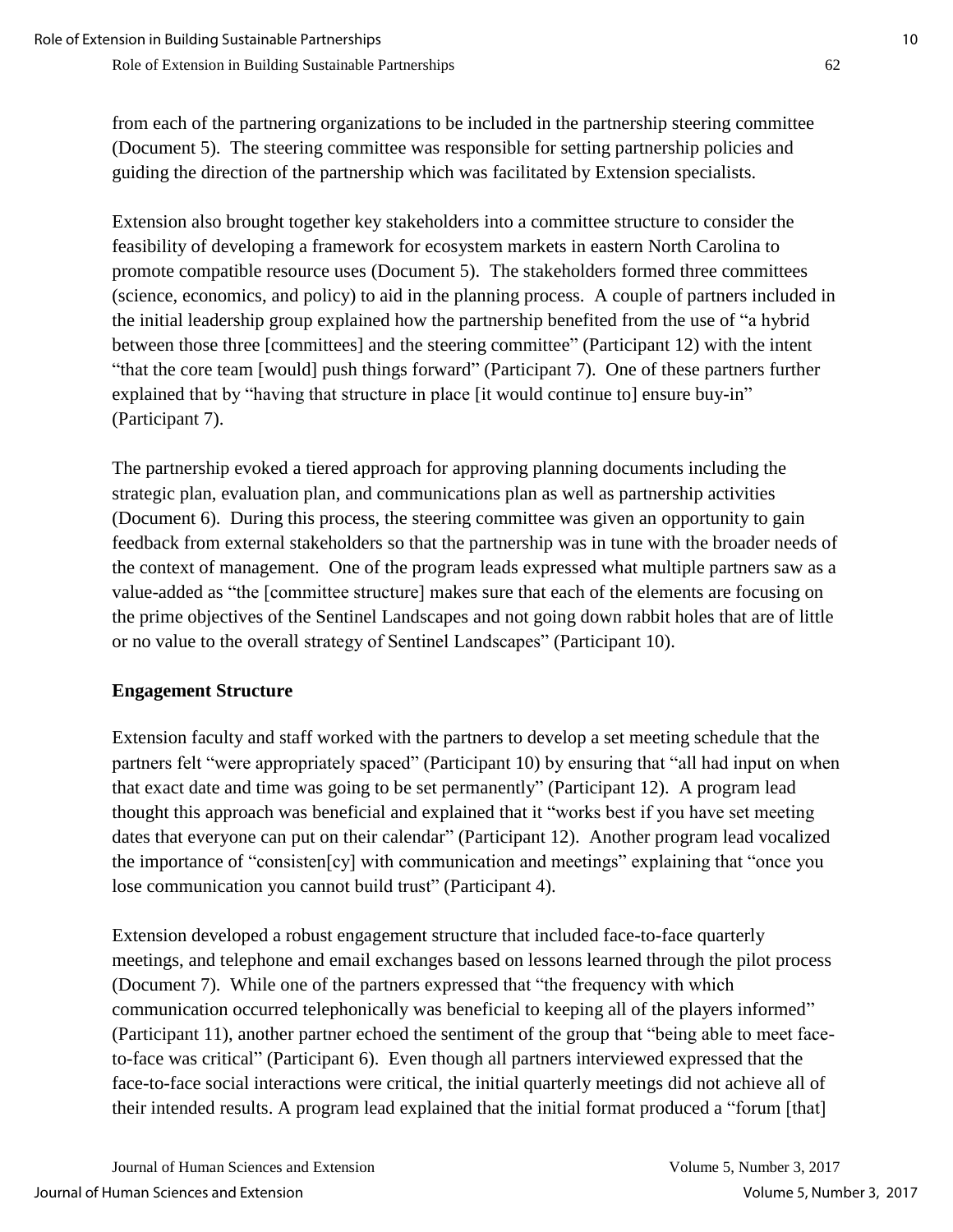was conducive to interchanges between the element leads and the program office" (Participant 10).

Based on this realization, Extension helped to develop and facilitate a new social interaction structure for the quarterly meetings that promoted group discussion among the attendees to explore links between the program elements as well as external programs (Document 8). Multiple program leaders expressed their satisfaction with the change in structure. One partner explained that the "meetings improved over time when they became less of a stand up and report out and more interaction and discussion" (Participant 1), while another partner explained that "if [the new format for quarterly meetings] would have been done all through the process, you would have maybe some different outcomes, maybe additional outcomes than what we have seen" (Participant 12).

#### **Strategic Communication and Education**

The communication approach initially evoked by the partnership was summarized by one of the university partners as being less about formal structures and processes and more about "an open line of communication" (Participant 7). The majority of partners expressed the importance of maintaining an open line of communication for the development of trust. A program lead explained that "the process of communication was [at] multiple levels" (Participant 4) where the core leadership would serve as advocacy group for the Sentinel Landscapes efforts, targeting priority groups "with other organizational activities like the working lands group" (Participant 4).

Reflecting on their initial experience with the program pilot, the military partners expressed that "[the partnership] underestimated how new this would be viewed by a lot of different groups" (Participant 2) and in turn "underestimated that that newness required a degree of communication that exceeded what [the partnership] was communicating" (Participant 2). A program lead echoed a realization shared by many in the partnership that efficacy hinged on "sharing of information between cylinder groups of folks that had different assignments or different responsibilities in government or in the private sector" (Participant 4). This partner believed that this process was important to "link things together and develop a common knowledge of what each [group] was doing and how it interfaced" (Participant 4).

Extension faculty and staff understood the need for a more structured approach leading to the facilitation and development of a communication plan in collaboration with the partnership steering committee. The communication plan was built upon the integrative model of social marketing which evokes the marketing approach of the four P's: Product, Price, Place and Promotion (Document 9). The partnership also realized the importance of educating agency and organizational professionals as well as landowners on the strategies for conserving working lands. The Forestry and Environmental Outreach Program within the Cooperative Extension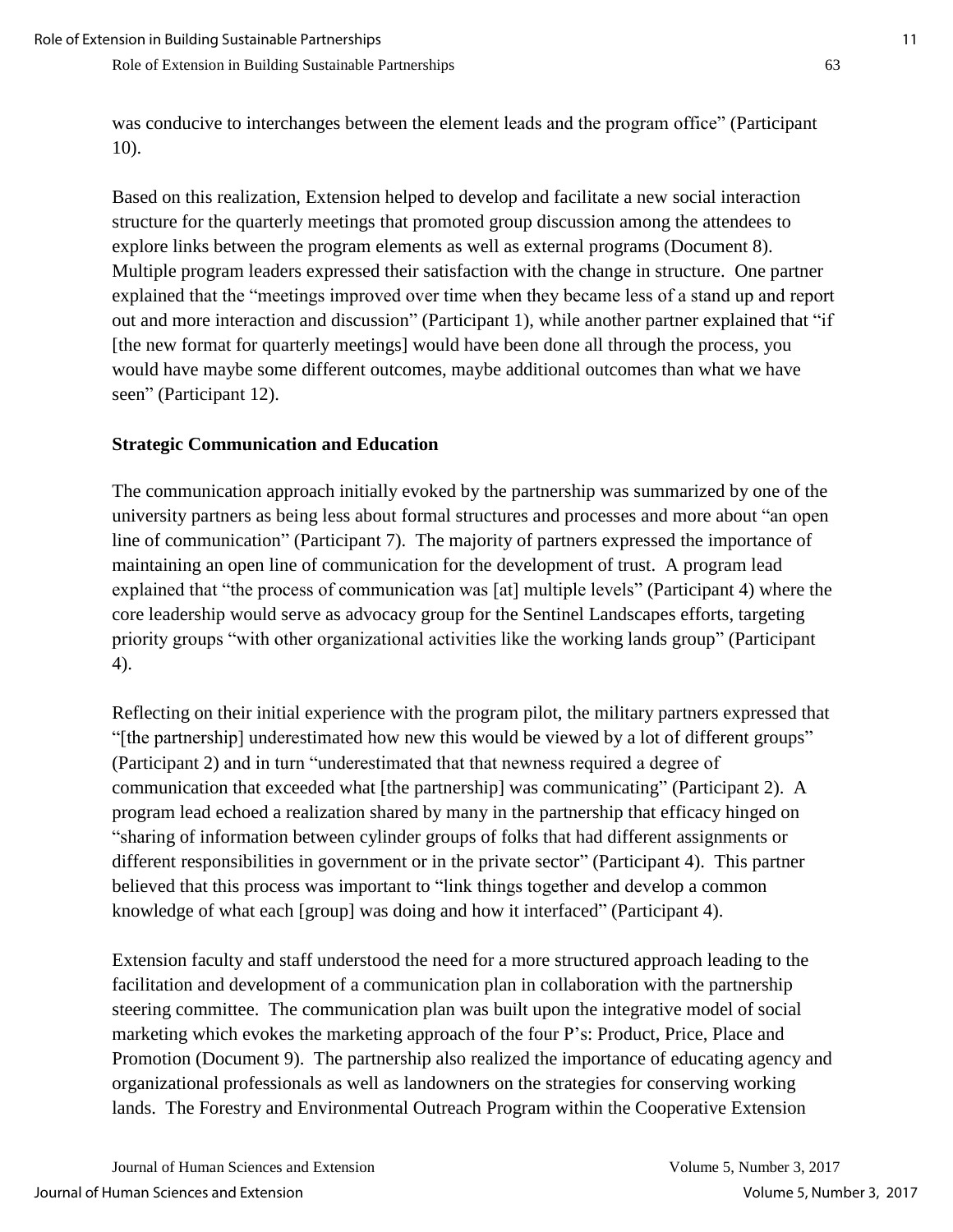System developed a Working Lands Conservation Program that includes a professional development component for agency representatives and a landowner outreach targeting landowners involved in farming, forestry, and conservation (Document 10).

## **Discussion and Conclusion**

Developing a successful partnership is a complex process that requires a significant investment among leadership to develop the necessary foundation for sustained success. The case of the North Carolina Sentinel Landscapes Partnership is helpful to understand how Extension could effectively serve in a leadership role for coordinating military-based, cross-sector partnerships for the sustainability of rural landscapes. Promoting a shared vision among partners is the first step necessary for any partnership to endure beyond initial efforts because mutual gain must be perceived by all (Kelsey & Mariger, 2003; Krasner, 1983; Lachapelle et al., 2010). By bringing together a diverse group of partners based on a recognized need and prior joint achievement, Extension successfully positioned the partnership for the development of a shared vision. This is a significant success when the military is involved as their interests are somewhat unique within the realm of conservation.

Approaching the partnership from a position of mutual gain helped the partnership build the necessary social capital that the literature identifies as another important precursor for the success of partnership initiatives (Barnhardt, 2015; Bryson et al., 2006; Duffield et al., 2013; Gruber, 2010; Melaville & Blank, 1991; Wondellock & Yaffee, 2000). The partnership was able to develop trust among its members because they perceived that all interests were being incorporated, not simply those of the military, and resulted in a Sentinel Landscapes "social network" with widespread participation in collaborative ventures. Extension accessed the social network to leverage a breadth of expertise and ideas from external organizations and built political support that enabled the partnership to proceed. In conjunction with the work of dedicated program champions, the partnership was successful in mobilizing resources (specifically funding) over a large landscape to ensure the partnership could continue to move forward.

The creation of these new opportunities for collaboration allowed for meaningful discussions of issues between the DoD and potential partners for the development of strategies that have the capacity to achieve desired results of land-compatibility (Barnhardt, 2015; Bryson et al., 2006; Lachapelle et al., 2010; Melaville & Blank, 1991; Ram et al., 2013; Wondolleck & Yaffee, 2000). Extension was able to facilitate a stakeholder-driven approach through the creation and utilization of a partnership steering committee that allowed for the formal involvement of federal, state, and local agencies and organizations into partnership decision making. Extension provided a means for partners to see diverse aspects of a problem and develop mutual gain solutions that may not have been possible within their limited perspectives. Additionally, Extension faculty were able to develop effective and enduring processes through an engagement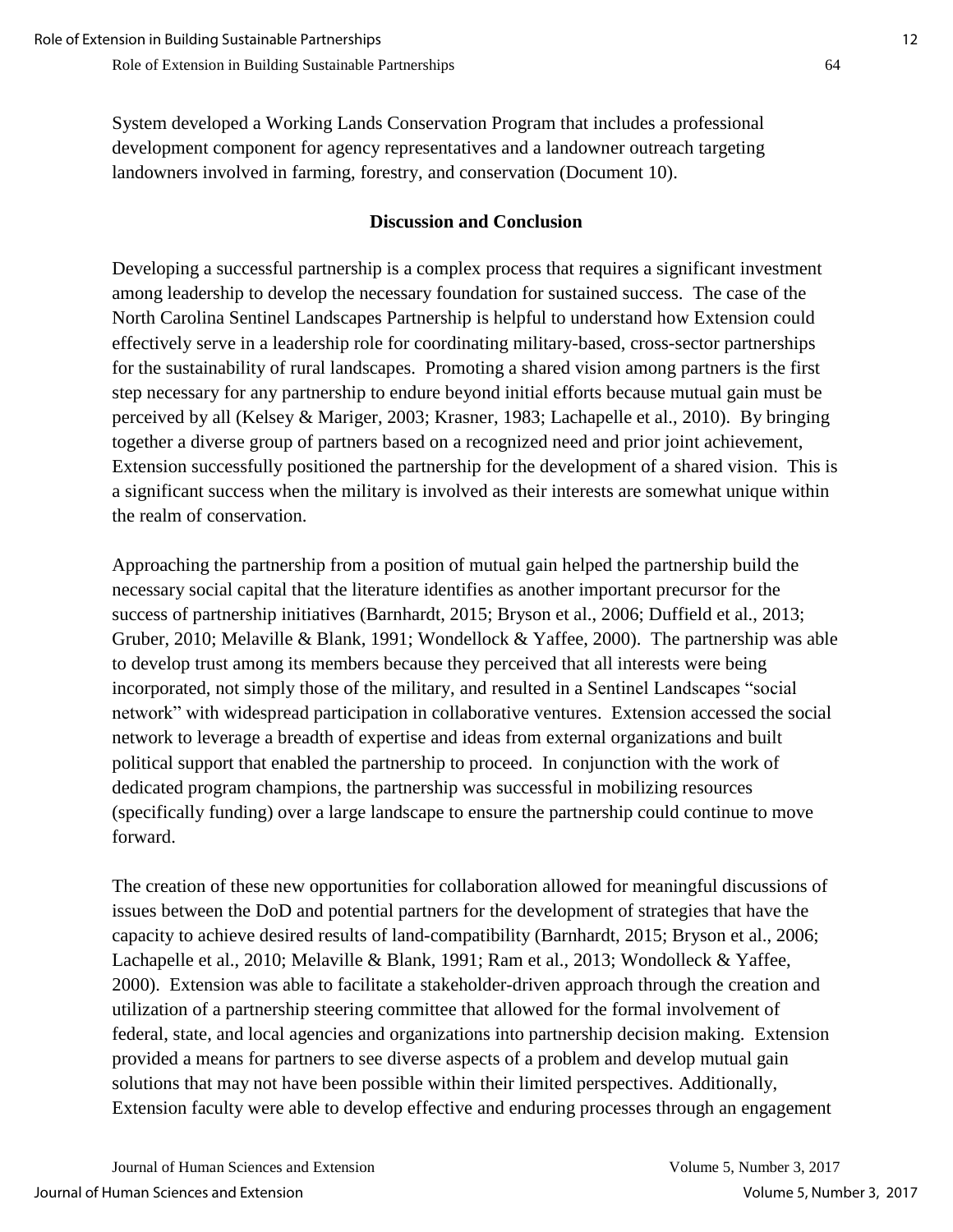structure that was agreed upon by all members. This structure promoted frequent, structured exchanges that helped to develop ground rules, build trust, and help to coordinate and monitor behavior.

In addition, Extension facilitated a sense of collective ownership of decisions and explicit responsibilities within the collaboration based on program evaluation and monitoring processes, which instituted a reporting structure that enhanced accountability among individual members. They were able to provide clarity about respective partners' responsibilities through a consensus building approach that has enhanced partnership synergy by fostering perceptions of interdependence (Caffyn, 2000; Duffield et al., 2013; Wildridge et al., 2004). The ability for Extension to meaningfully involve several organizational representatives with diverse knowledge and perspectives increased the partnership's capacity to generate new and better ways of thinking about land compatibility strategies that is reflected in partnership goals and plans. By developing a partnership strategic plan and program evaluation framework in addition to the steering committee structure, Extension found a means of ensuring progress through the partnership's life (Caffyn, 2000; Diaz et al., 2014; Duffield et al., 2013; Guion, 2010; Ram et al., 2013; Wildridge et al., 2004). In addition, the partnership is now in a position to be able to orchestrate and publicize positive outcomes as a result of the strategic planning process that led to the development of an action plan, program evaluation framework, and marketing strategy that were purposively connected to develop a mechanism to build public support.

#### **Recommendations**

Partnership success is based on the ability to implement a realistic and feasible program that is informed by knowledge of what works elsewhere. Greater knowledge and understanding about what it takes to increase effectiveness in partnerships can accelerate the process of initiation and implementation. Following analysis of the North Carolina Sentinel Landscapes case, we provide eight recommendations for Extension professionals to consider when developing similar partnerships.

- 1) Leverage pre-existing relationships to build a diverse and sustainable partnership.
- 2) Form a steering committee of trusted leaders that represent the interests that exist across the partners of landscape to develop a shared vision for the partnership.
- 3) Evoke a stakeholder-driven, consensus building approach for the development of an effective partnership (i.e., strategic planning and program evaluation).
- 4) Design a program evaluation and monitoring framework that promotes mutual accountability and proactive program improvement.
- 5) Develop a structured engagement schedule of face-to-face meetings, conference calls, and email exchanges to maintain an open line of communication to update collaborators about the partnership.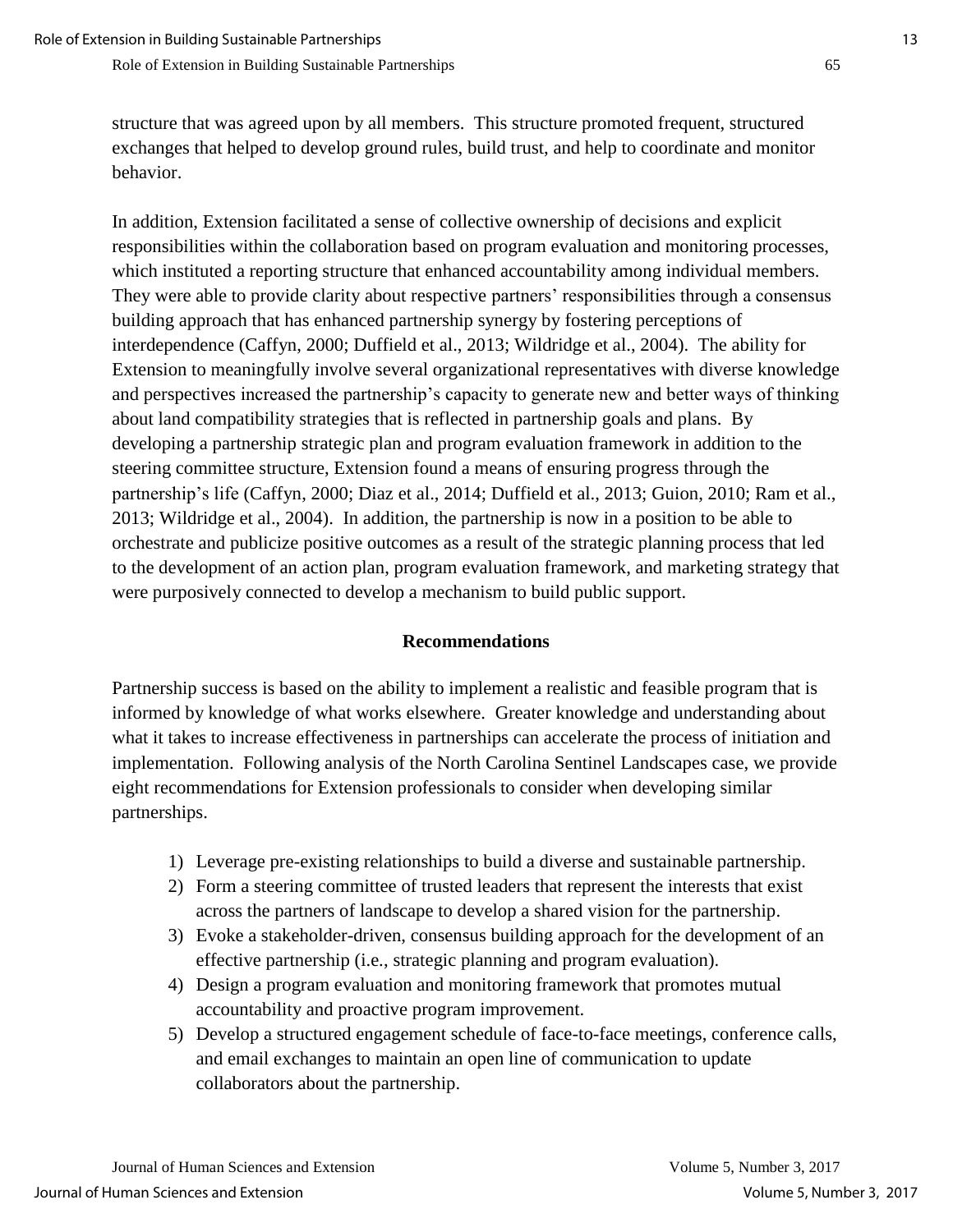- 6) Face-to-face meetings should engage program partners and key stakeholders in a meaningful way, allowing for open dialogue and the effective exchange of ideas.
- 7) Develop a robust communications and education plan structured within the framework of social marketing that promotes program compatible action.
- 8) Employ a skilled facilitator to guide organizational development efforts as well as engagement activities.

#### **References**

- Barnhardt, C. L. (2015). Campus educational contexts and civic participation: Organizational links to collective action. *Journal of Higher Education, 86*(1), 38–70. doi:10.1080/00221546.2015.11777356
- Berg, B. L. (2004). *Qualitative research methods* (5th ed.). Boston, MA: Pearson Education.
- Bryson, J. M., Crosby, B. C., & Stone, M. M. (2006). The design and implementation of crosssector collaborations: Propositions from the literature. *Public Administration Review, 66*(s1), 44–55. doi:10.1111/j.1540-6210.2006.00665.x
- Caffyn, A. (2000). Is there a tourism partnership life cycle? In B. Bramwell & B. Lane (Eds.), *Tourism, collaboration, and partnerships: Politics, practice and sustainability*. Bristol, CT: Channel View.
- Colby, S. L., & Ortman, J. M. (2015). *Projections of the size and composition of the U.S. population: 2014 to 2060*. Retrieved from https://www.census.gov/content/dam/Census /library/publications/2015/demo/p25-1143.pdf
- Corbin, J. M., & Strauss, A. (1990). Grounded theory research: Procedures, canons, and evaluative criteria. *Qualitative Sociology, 13*(1), 3–21. doi:10.1007/BF00988593
- Creswell, J. W. (1998). *Qualitative inquiry and research design: Choosing among five traditions*. Thousand Oaks, CA: Sage.
- Department of Defense (DoD) Readiness and Environmental Protection Integration (REPI) Program (2013). *The Department of Defense's Readiness and Environmental Protection Integration (REPI) program buffer partnership: A guide for state, local, and private partners*. Retrieved from http://www.repi.mil/Portals/44/Documents/Primers/Primer \_REPIBufferPartnerships.pdf
- Department of Defense (DoD) Readiness and Environmental Protection Integration (REPI) Program. (2015*). U.S. Marine Corps: MCB Camp Lejeune: North Carolina with MCAS New River* [Fact Sheet]. Retrieved from http://archive.defense.gov/documents/2015 \_REPI\_Challenge\_Fact\_Sheet.pdf
- Diaz, J. M., Jayarante, K. S. U., Bardon, R. E., & Hazel, D. (2014). A framework for integrating and managing expectations of multiple stakeholder groups in a collaborative partnership. *Journal of Extension, 52*(3), Article 3IAW6. Retrieved from http://www.joe.org/joe /2014june/iw6.php
- Dooley, K. E. (2007). Viewing agricultural education research through a qualitative lens. *Journal of Agricultural Education, 48*(4), 32–42. doi:10.5032/jae.2007.04032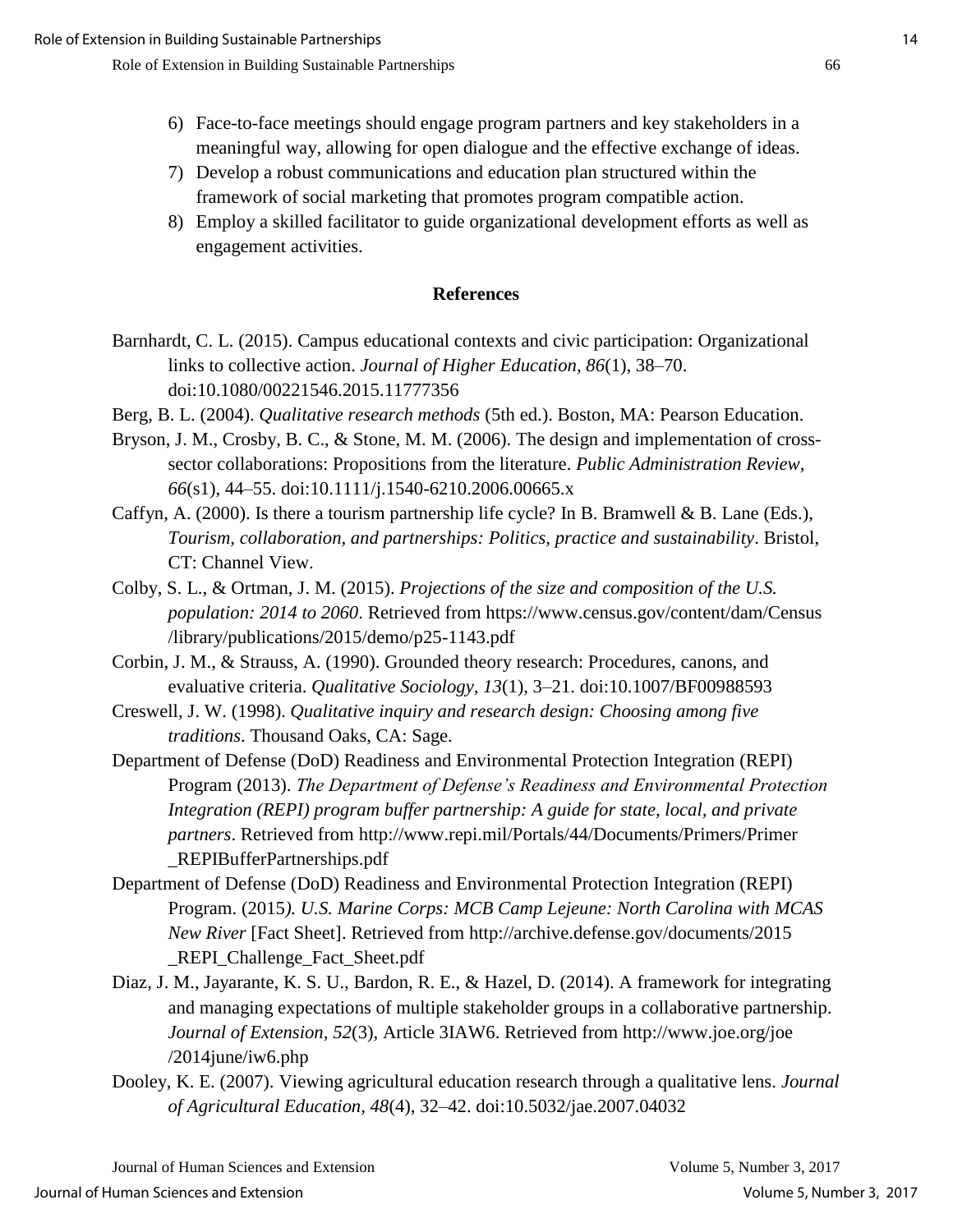- Duffield, S., Olson, A., & Kerzman, R. (2013). Crossing borders, breaking boundaries: Collaboration among higher education institutions. *Innovation in Higher Education, 38*(3)*,* 237–250. doi:10.1007/s10755-012-9238-8
- Gruber, J. S. (2010). Key principles of community-based natural resource management: A synthesis and interpretation of identified effective approaches for managing the commons. *Environmental Management, 45*(1)*,* 52–66. doi:10.1007/s00267-008-9235-y
- Guion, L. (2010). A 10-step process for environmental scanning. *Journal of Extension, 48*(4), Article 4IAW2. Retrieved from http://www.joe.org/joe/2010august/iw2.php
- Kelsey, K., & Mariger, S. (2003). A survey-based model for collecting stakeholder input at a land-grant university. *Journal of Extension, 41*(5), Article 5FEA3. Retrieved from http://www.joe.org/joe/2003october/a3.php
- Krasner, S. D. (1983). Structural causes and regime consequences: Regimes as intervening variables. In S. D. Krasner (Ed.), *International regimes* (pp. 1–21). Ithaca, NY: Cornell University Press.
- Krefting, L. (1991). Rigor in qualitative research: The assessment of trustworthiness. *The American Journal of Occupational Therapy, 45*(3), 214–222. doi:10.5014/ajot.45.3.214
- Lachapelle, P., Austin, E., & Clark, D. (2010). Community strategic visioning as a method to define and address poverty: An analysis from select rural Montana communities. *Journal of Extension, 48*(1), Article 1FEA1. Retrieved from https://www.joe.org/joe/2010february/a1.php
- Lachman, B. E., Wong, A., & Resetar, S. A. (2007). *The thin green line: An assessment of DoD's readiness and environmental protection initiative to buffer installation encroachment* (Vol. 612). Santa Monica, CA: Rand Corporation.
- Layman, C., Doll, J., & Peter, C. (2013). Using stakeholder needs assessments and deliberative dialogue to inform climate change outreach efforts. *Journal of Extension, 51*(3), Article 3FEA3. Retrieved from http://www.joe.org/joe/2013june/a3.php
- Lincoln, Y. S. & Guba, E. G. (1985). *Naturalistic inquiry*. Newbury Park, CA: Sage.
- Melaville, A. I. & Blank, M. J. (1991). *What it takes: Structuring interagency partnerships to connect children and families with comprehensive services*. Washington, DC: Education and Human Services Consortium.
- Merriam, S. B. (2009). *Qualitative research: A guide to design and implementation*. San Francisco, CA: Jossey-Bass.
- NC Military Foundation. (2015). *A unique military presence*. Retrieved from http://www.ncmilitary.org/content/unique-military-presence
- Nienow, S., Harder, C., Cole, T., & Lea, A. (2008). *North Carolina's military footprint: Current economic impacts and projects for 2013*. Retrieved from https://www.nccommerce.com /Portals/0/Research/Industry%20Reports/North%20Carolinas%20Military%20Footprint. pdf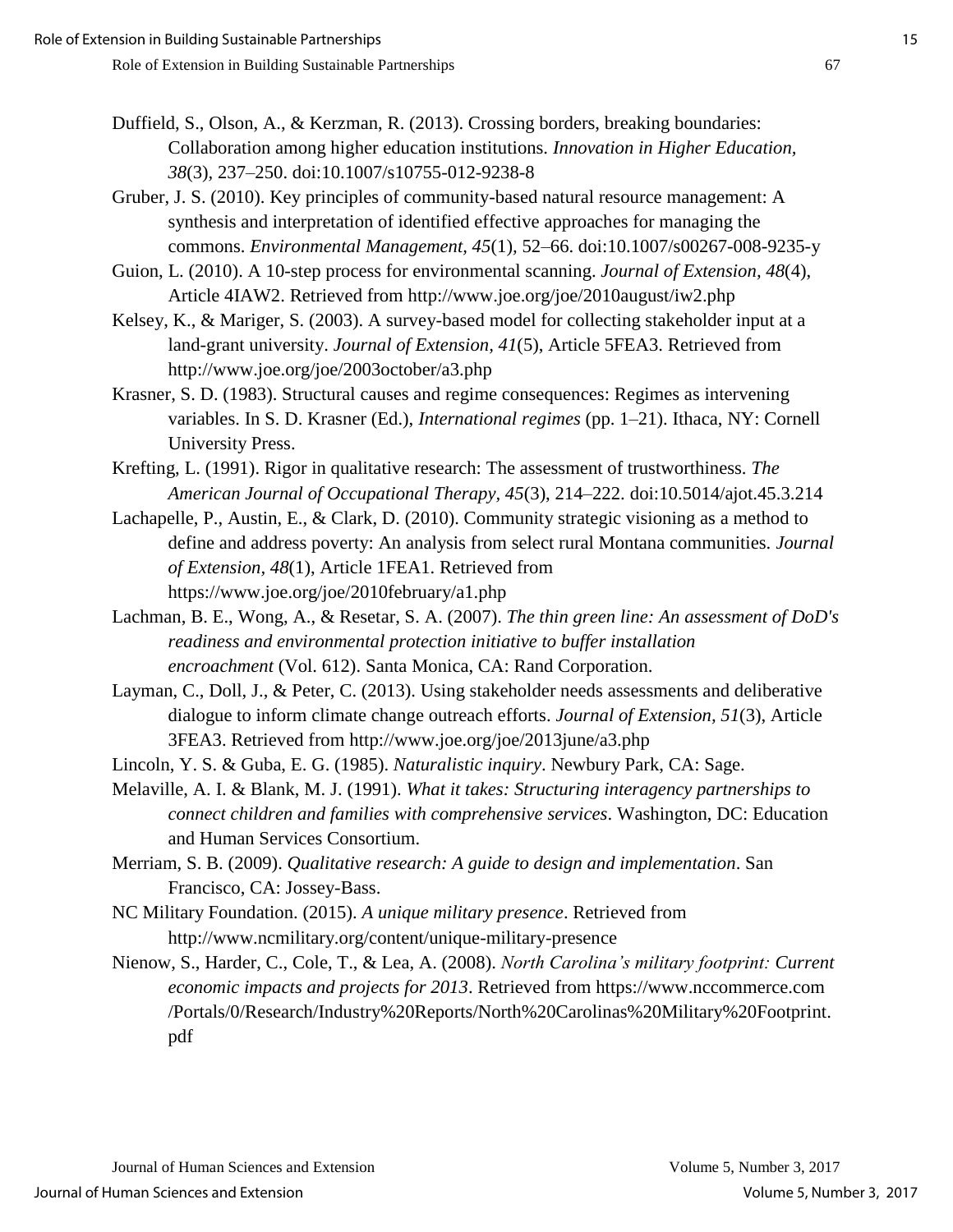- North Carolina Department of Environment and Natural Resources (NCDENR). (2012). *Governor's Land Compability Task Force (GLCTF) report*. Retrieved from http://cdm16062.contentdm.oclc.org/cdm/ref/collection/p16062coll9/id/22139
- Ram, J., Corkindale, D., & Wu, M. L. (2013). Implementation critical success factors (CSFs) for ERP: Do they contribute to implementation success and post-implementation performance? *International Journal of Production Economics*, *144*(1), 157–174.
- Rockwell, K., & Bennett, C. (2004). Targeting outcomes of programs: A hierarchy for targeting outcomes and evaluating their achievement. *Faculty Publications: Agricultural Leadership, Education & Communication Department, 48*. Retrieved from http://digitalcommons.unl.edu/cgi/viewcontent.cgi?article=1047&context=aglecfacpub
- Sentinel Landscapes. (2016). *What are sentinel landscapes?* Retrieved from https://sentinel landscapes.org/about/
- Urban Land Institute. (2006). *Department of Defense range sustainability: A development community perspective on land planning coordination*. Retrieved from http://uli.org/wpcontent/uploads/ULI-Documents/DoD-Range-Sustainability.pdf
- Wildridge, V., Childs, S., Cawthra, L., & Madge, B. (2004). How to create successful partnerships: A review of the literature. *Health Information & Libraries Journal, 21*(s1)*,* 3–19. doi:10.1111/j.1740-3324.2004.00497.x
- Wondolleck, J. M., & Yaffee, S. L. (2000). *Making collaboration work: Lessons from innovation in natural resource management*. Washington, DC: Island Press.
- Yin, R. K. (2013). *Case study research: Design and methods*. New York, NY: Sage.

*Dr. John Diaz* is an Assistant Professor and Extension Specialist at the University of Florida in the Department of Agricultural Education and Communication.

*Dr. Robert Bardon* is a Professor and Associate Dean of Extension for Extension Forestry at North Carolina State University, Raleigh, NC.

*Dr. Dennis Hazel* is an Associate Professor and Extension Specialist for Extension Forestry at North Carolina State University, Raleigh, NC.

*Dr. Jackie Bruce* is an Associate Professor in the Department of Agricultural and Extension Education at North Carolina State University, Raleigh, NC.

*Dr. K. S. U*. Jayaratne is an Associate Professor in the Department of Agricultural and Extension Education and the State Extension Leader for Program Evaluation at North Carolina State University, Raleigh, NC